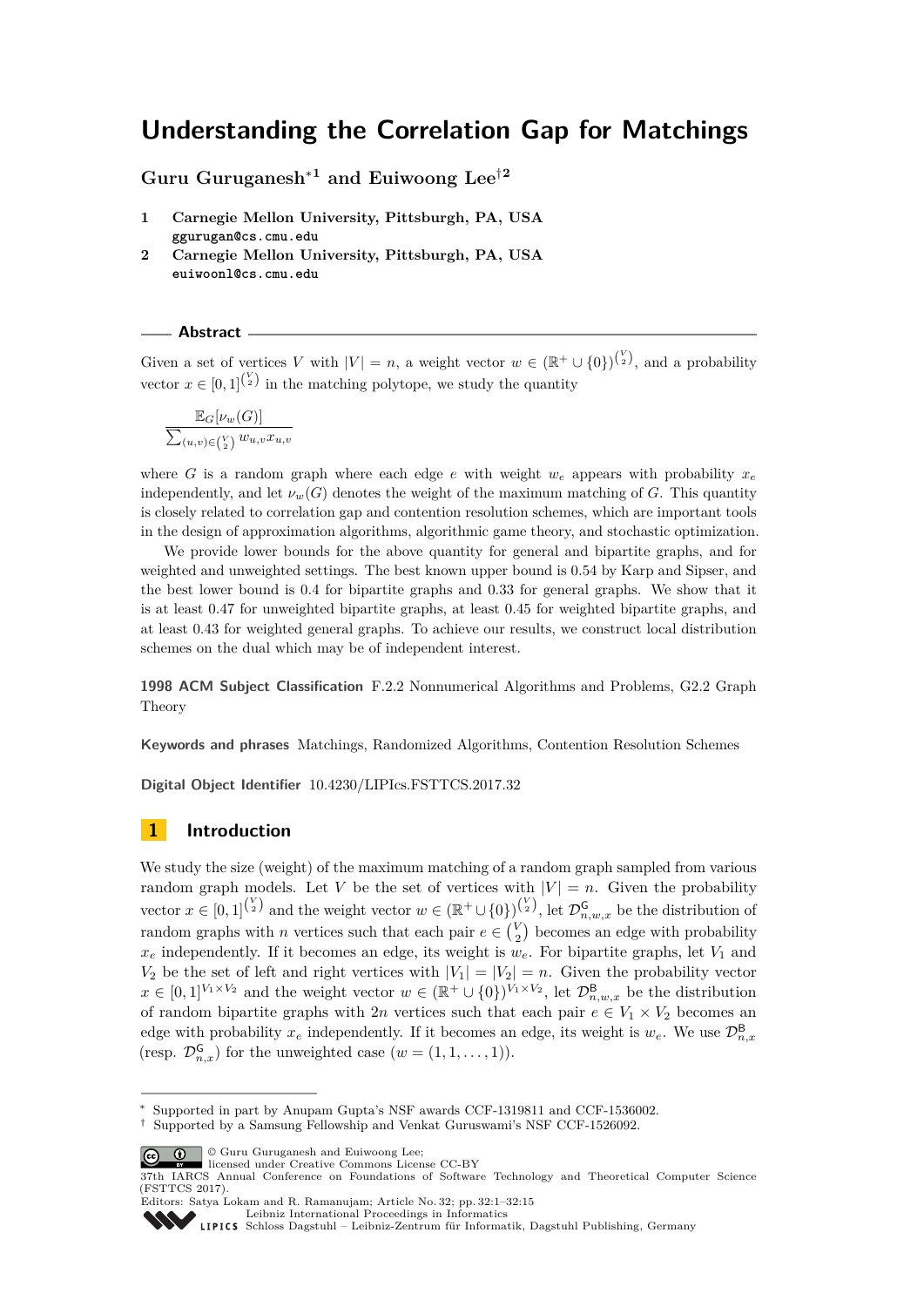## **32:2 Understanding the Correlation Gap For Matching**

We focus on the case when the probability vector  $x$  is in the matching polytope of the complete (bipartite) graph. Recall that for bipartite graphs,  $x \in [0,1]^{V_1 \times V_2}$  is in the matching polytope if each  $v \in V_1 \cup V_2$  satisfies  $\sum_u x_{u,v} \leq 1$ . For general graphs,  $x \in [0,1]^{V_2}$  is in the matching polytope if each  $v \in V$  satisfies  $\sum_{u} x_{u,v} \leq 1$  and each odd set  $S \subseteq V$  satisfies  $\sum_{\{u,v\} \subseteq S} x_{u,v} \leqslant \lfloor (|S| - 1)/2 \rfloor$  $\sum_{\{u,v\} \subseteq S} x_{u,v} \leqslant \lfloor (|S| - 1)/2 \rfloor$  $\sum_{\{u,v\} \subseteq S} x_{u,v} \leqslant \lfloor (|S| - 1)/2 \rfloor$ .<sup>1</sup>

Given a weighted graph *G*, let  $\nu_w(G)$  be the weight of the maximum weight matching of *G*. If *G* is unweighted,  $\nu(G)$  denotes the cardinality of the maximum matching of *G*. For  $\mathbb{E}_{G} \sim \mathcal{D}_{n,w,x}^{\mathbb{C}}[v,w] \leq \sum_{(u,v) \in {V \choose 2}} w_{u,v} x_{u,v}$ ,  $w_{u,v} \in \mathbb{R}^{d}$  and  $w \in (\mathbb{R}^{+} \cup \{0\})^{V \choose 2}$ , we have  $\mathbb{E}_{G} \sim \mathcal{D}_{n,w,x}^{\mathbb{C}}[v,w] \leq \sum_{(u,v) \in {V \choose 2}} w_{u,v} x_{u,v}$ , simply because the probability that  $(u, v)$  is included in the maximum matching is at most  $x_{u,v}$ . The analogous statement also holds for bipartite graphs.

If *x* is in the matching polytope<sup>[2](#page-1-1)</sup>, we can prove that  $\mathbb{E}_G[\nu_w(G)] \geq \kappa \cdot \sum w_{u,v} x_{u,v}$  for some constant  $0 < \kappa < 1$ . For the general graph model,  $\kappa$  is known to be at least  $(1 - 1/e)^2 \sim 0.40$ for every *w* [\[6\]](#page-14-1). For the bipartite graph model,  $\kappa$  is known to be at least 0.4 for every *w* [\[5\]](#page-14-2). Karp and Sipser [\[11\]](#page-14-3) showed an upper bound of 0*.*54 for both bipartite and general graphs, by demonstrating it for the unweighted models where every edge appears with equal probability. Our main results are the following improved lower bounds on *κ*. Our first theorem concerns the unweighted bipartite model.

▶ **Theorem 1.1.** *Let*  $|V_1| = |V_2| = n$  *and*  $x \in [0, 1]^{V_1 \times V_2}$  *be in the matching polytope of the complete bipartite graph on*  $V_1 \cup V_2$ *. Then* 

<span id="page-1-4"></span>
$$
\frac{\mathbb{E}_{G \sim \mathcal{D}_{n,x}^{\mathcal{B}}}[\nu(G)]}{\sum_{(u,v) \in V_1 \times V_2} x_{u,v}} \geqslant 0.476. \tag{1}
$$

We also obtain a slightly weaker result on the weighted bipartite model.

<span id="page-1-3"></span>▶ **Theorem 1.2.** *Let*  $|V_1| = |V_2| = n$  *and*  $x \in [0, 1]^{V_1 \times V_2}$  *be in the matching polytope of the complete bipartite graph on*  $V_1 \cup V_2$ *. Then for any*  $w \in (\mathbb{R}^+ \cup \{0\})^{V_1 \times V_2}$ ,

$$
\frac{\mathbb{E}_{G \sim \mathcal{D}_{n,w,x}^{\mathcal{B}}}[ \nu_w(G)]}{\sum_{(u,v) \in V_1 \times V_2} w_{u,v} x_{u,v}} \geqslant \left(1 - \frac{3}{2e}\right) \geqslant 0.4481.
$$

Finally, we prove an improved bound on the weighted general graph model.

<span id="page-1-2"></span>**Theorem 1.3.** Let  $|V| = n$  and  $x \in [0,1]^{V \choose 2}$  be in the matching polytope of the complete *graph on*  $V_1 \cup V_2$ *. Then for any*  $w \in (\mathbb{R}^+ \cup \{0\})^{\binom{V}{2}}$ *,* 

$$
\frac{\mathbb{E}_{G \sim \mathcal{D}_{n,w,x}^{\mathsf{G}}}\left[\nu_w(G)\right]}{\sum_{(u,v) \in \binom{V}{2}} w_{u,v} x_{u,v}} \geqslant \frac{e^2-1}{2e^2} \geqslant 0.4323.
$$

## **1.1 Applications and Related Work**

## **Contention Resolution Schemes and Correlation Gap**

Our work is inspired by and related to the rounding algorithms studied in approximation algorithms. Given a downward-closed family  $\mathcal{I} \subseteq 2^E$  defined over a ground-set E and a

<span id="page-1-0"></span><sup>1</sup> Our result for general graphs, Theorem [1.3](#page-1-2) holds even when *x* satisfies the first type of constraints.

<span id="page-1-1"></span><sup>&</sup>lt;sup>2</sup> If *x* is not in the matching polytope, one can construct examples where  $\kappa = \Omega(n)$ .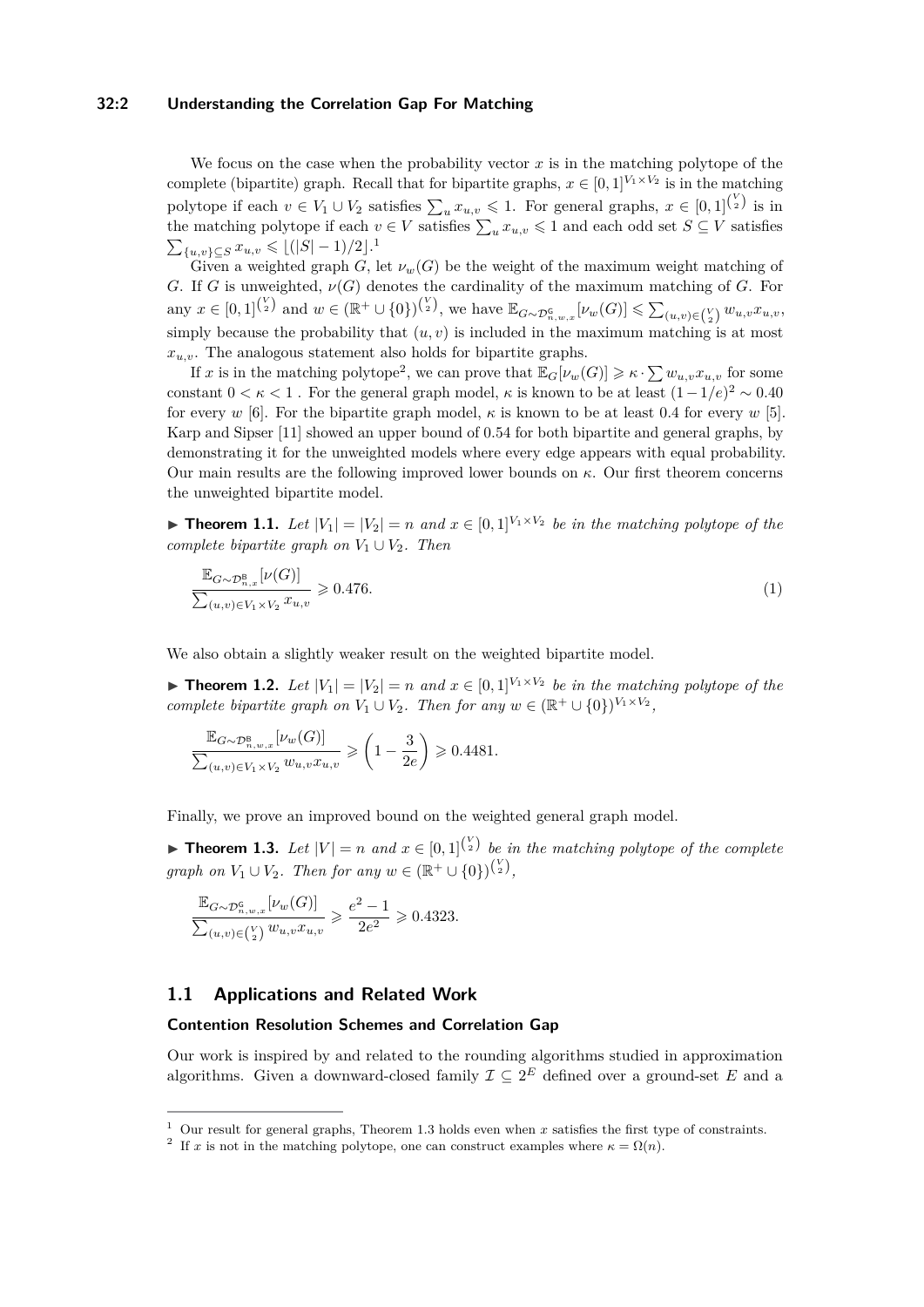submodular function  $f: 2^E \to \mathbb{R}^+$ , Chekuri et al. [\[5\]](#page-14-2) considered the problem of finding  $\max_{S \in \mathcal{I}} f(S)$  and introduced *contention resolution schemes* (CR schemes) to obtain improved approximation algorithms for numerous problems. Let  $P<sub>I</sub>$  be the convex combination of all incidence vectors  $\{1_S\}_{S \in \mathcal{I}}$ . A *c*-CR scheme  $\pi$  for  $x \in P_{\mathcal{I}}$  is a procedure that, when *R* is a random subset of *E* with  $e \in R$  independently with probability  $x_e$ , returns  $\pi(R) \subseteq R$  such that  $\pi(R) \in \mathcal{I}$  with probability 1 and  $\Pr[e \in \pi(R)] \geq c$  for all  $e \in E$ .

To construct a CR scheme, they introduced the notion of *correlation gap of a polytope*, inspired by  $[1]^3$  $[1]^3$  $[1]^3$  Formally, the correlation gap of  $\mathcal I$  is defined as

$$
\kappa(\mathcal{I}) := \inf_{x \in P_{\mathcal{I}}, w \geqslant 0} \frac{\mathbb{E}_{R \sim \mathcal{D}_x}[\max_{S \subseteq R, S \in \mathcal{I}} \sum_{e \in S} w_e]}{\sum_{e \in E} x_e w_e},\tag{2}
$$

where  $\mathcal{D}_x$  is the distribution where each element *e* appears in *R* with probability  $x_e$  independently. It is easy to see that the existence of *c*-CR scheme for all  $x \in P_\mathcal{I}$  implies  $\kappa(\mathcal{I}) \geq c$ . Chekuri et al. [\[5\]](#page-14-2) proved the converse that every  $x \in P_\mathcal{I}$  admits a  $\kappa(\mathcal{I})$ -CR scheme.

By setting  $E$  to be the set of all possible edges of a complete (bipartite) graph, and  $\mathcal I$  to be the set of all matchings of a complete graph, our Theorem [1.2](#page-1-3) and Theorem [1.3](#page-1-2) for weighted bipartite graphs and weighted general graphs imply that there exist 0*.*4481-CR scheme and 0*.*4323-CR scheme for bipartite matching polytopes and general matching polytopes respectively. Note that these lower bounds hold when  $E'$  is the set of edges and  $\mathcal{I}'$  is a matching polytope of an arbitrary graph  $G'$ , since

$$
\kappa(\mathcal{I}) = \inf_{x \in P_{\mathcal{I}}, w \ge 0} \frac{\mathbb{E}_{R \sim \mathcal{D}_x}[\max_{S \subseteq R, S \in \mathcal{I}} \sum_{e \in S} w_e]}{\sum_{e \in E} x_e w_e}
$$
  
\$\le\$ 
$$
\inf_{x|_{E'} \in P_{\mathcal{I}'}, w|_{E'} = 0} \frac{\mathbb{E}_{R \sim \mathcal{D}_x}[\max_{S \subseteq R, S \in \mathcal{I}} \sum_{e \in S} w_e]}{\sum_{e \in E} x_e w_e} = \kappa(\mathcal{I}').
$$

#### **Maximum Matching of Random Graphs**

The study of maximum matchings in random graphs has a long history. It was pioneered by the work of Erdős and Rényi [\[8,](#page-14-4) [7\]](#page-14-5), where they proved that a random graph  $G_{n,p}$  has a perfect matching with high probability when  $p = \Omega(\frac{\ln n}{n})$ . The case for sparse graphs was investigated by Karp and Sipser [\[11\]](#page-14-3) who gave an accurate estimate of  $\nu(G)$  for  $G_{n,p}$  where  $p = \frac{c}{n-1}$  for some constant  $c > 0$ .

After these two pioneering results, subsequent work has addressed two aspects. The Karp-Sipser algorithm is a simple randomized greedy algorithm, and the first line of works extend the range of models where this algorithm (or its variants) returns an almost maximum matching. Aronson et al. [\[2\]](#page-13-1) and Chebolu et al. [\[4\]](#page-14-6) augmented the Karp-Sipser algorithm to achieve tighter results in the standard  $G_{n,p}$  model. Bohman and Frieze [\[3\]](#page-14-7) considered a new model where a graph is drawn uniformly at random from the collection of graphs with a fixed degree sequence and gave a sufficient condition where the Karp-Sipser algorithm finds an almost perfect matching.

The second line of work is based on the following observation: the standard  $G_{n,p}$  model,  $p = \Omega(\frac{\ln n}{n})$  is required to have a perfect matching, because otherwise there will be an isolated vertex. This naturally led to the question of finding a natural and *sparser* random graph model with a perfect matching. The considered models include a random regular graph, and a  $G_{n,p}$  with prescribed minimal degree. We refer the reader to the work of Frieze and Pittel [\[10\]](#page-14-8) and Frieze [\[9\]](#page-14-9) and references therein.

<span id="page-2-0"></span><sup>3</sup> [\[1\]](#page-13-0) defined the correlation gap of a set function  $f: 2^E \to \mathbb{R}^+$ . Our results apply to this definition too when *f* denotes the weight of the maximum matching.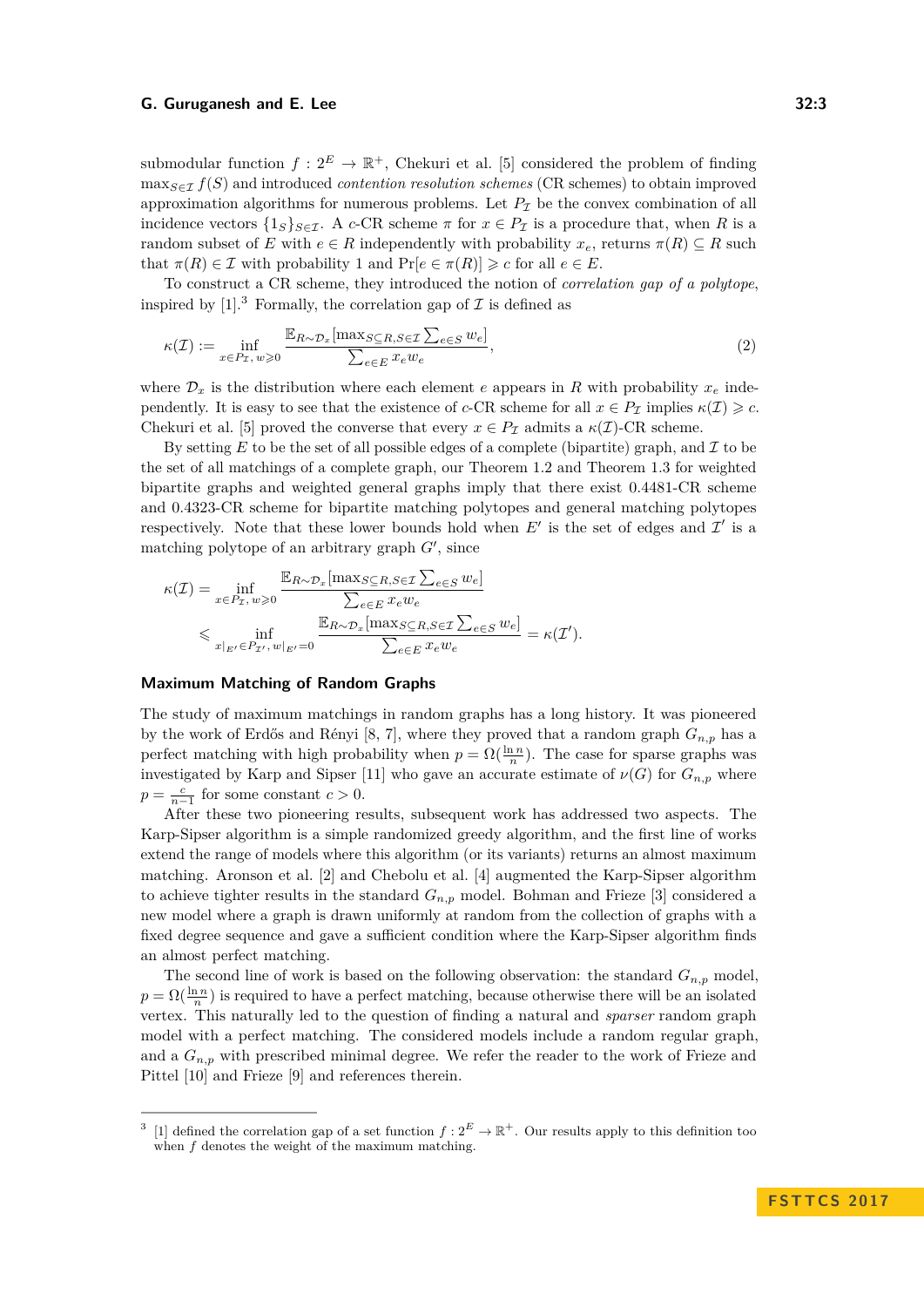## **32:4 Understanding the Correlation Gap For Matching**

## **1.2 Organization**

Our main technical contribution is lower bounding correlation gaps via local distribution schemes for dual variables, which are used to prove Theorem [1.1](#page-1-4) and Theorem [1.2](#page-1-3) for unweighted and weighted bipartite graphs. We present this framework in Section [2](#page-3-0) and prove our bounds for unweighted bipartite graphs (Section [3\)](#page-4-0) and weighted bipartite graphs (Section [4\)](#page-7-0). Our result for weighted general graphs is presented in Section [5.](#page-12-0)

## <span id="page-3-0"></span>**2 Techinques for Bipartite Graphs**

Let  $V = V_1 \cup V_2$  be the set of vertices with  $|V_1| = |V_2| = n$ ,  $E := V_1 \times V_2$ . Fix  $w \in (\mathbb{R}^+ \cup \{0\})^E$ and  $x \in [0, 1]^E$  in the bipartite matching polytope of  $(V, E)$ .

Our proofs for Theorem [1.1](#page-1-4) and [1.2](#page-1-3) for bipartite graphs follow the following general framework. Let  $G = (V, E(G))$  be a sampled from the distribution where each potential edge  $e \in E$  appears with probability  $x_e$  independently (recall that  $E = V_1 \times V_2$  is the set of all potential edges and  $E(G)$  is the edges of one sample *G*). Let  $y(G) \in (\mathbb{R}^+ \cup \{0\})^V$  be an optimal *fractional vertex cover* such that for every  $e = (u, v) \in E(G)$ ,  $y_u(G) + y_v(G) \geq w_e$ . By König-Egerváry theorem,  $||y(G)||_1 = \nu(G)$ .

Given *G*, consider the situation where initially each vertex *v* has *mass*  $y_v(G)$ , and each potential edge has mass  $y_e(G) = 0$  (we slightly abuse notation and consider  $y(G) \in$  $(\mathbb{R}^+ \cup \{0\})^{V \cup E}$ . We construct *local distribution schemes*  $F_G : (V \cup E) \times (V \cup E) \to \mathbb{R}$ where  $F_G(a, b)$  indicates the amount of mass sent from *a* to *b*. We require that  $F_G(a, a) = 0$ , but we allow  $F_G(a, b) \neq -F_G(b, a)$  for  $a \neq b$  (the net flow from *a* to *b* in this case is  $F_G(a, b) - F_G(b, a)$ ). Let  $t(G) \in \mathbb{R}^{V \cup E}$  denote the mass of each vertex and edge after the distribution.

$$
t_a(G) := y_a(G) + \sum_{b \in V \cup E} F_G(b, a) - \sum_{b \in V \cup E} F_G(a, b).
$$

We choose  $F_G$  so that it ensures  $t_v(G) \geq 0$  for every  $v \in V$ . This implies

$$
\sum_{e \in E} t_e(G) \leqslant \sum_{a \in V \cup E} t_a(G) = \sum_{a \in V \cup E} y_a(G) = \sum_{v \in V} y_v(G) = \nu(G).
$$

Therefore, if we prove that for each potential edge  $e \in E$ 

<span id="page-3-1"></span>
$$
\mathbb{E}_G[t_e(G)] \geq \alpha \cdot w_e x_e,\tag{3}
$$

for some  $\alpha > 0$ , it implies that

$$
\mathbb{E}_G[\nu(G)] \geq \alpha \cdot \sum_{e \in E} \mathbb{E}_G[t_e(G)] \geq \alpha \cdot \sum_{e \in E} w_e x_e.
$$

For weighted and unweighted cases, we construct different local distribution schemes  ${F_G}_{G}$ that prove [\(3\)](#page-3-1) with different values of  $\alpha$ .

#### **Weighted Bipartite Graphs**

Given a sample  $G = (V, E(G))$  and a fractional vertex cover  $y \in (\mathbb{R}^+ \cup \{0\})^V$ , our  $F_G(v, e) =$  $y_v(G)/\deg_G(v)$  if  $e \in E(G)$  is an edge incident on  $v \in V$ , and 0 otherwise. Intuitively, each vertex *v* distributes its mass  $y_v(G)$  evenly to its incident edges in *G*. This clearly satisfies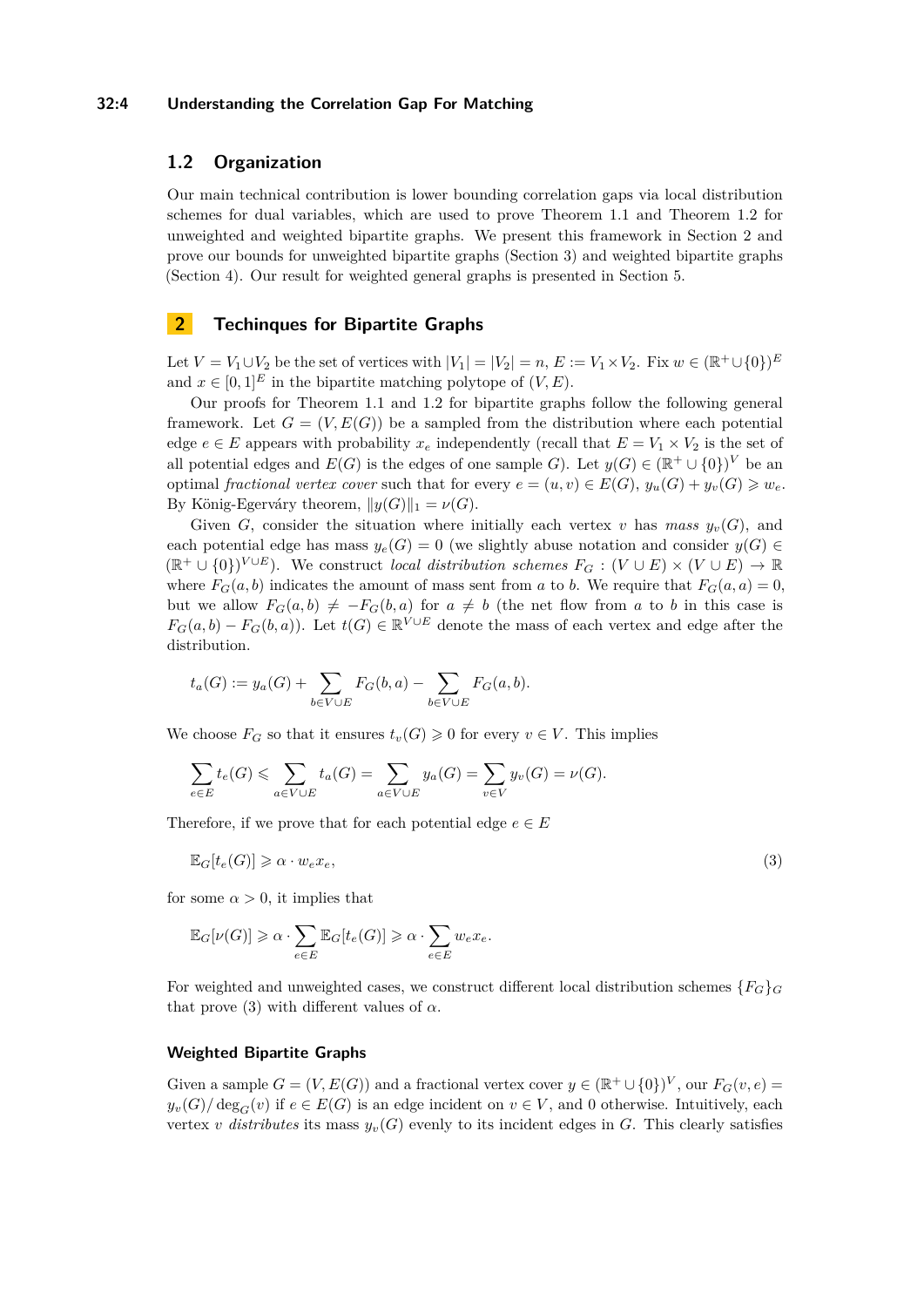$t_v(G) \geq 0$  for every  $v \in V$ , and for each  $e = (u, v) \in E$ , we use the following approximation:

$$
\mathbb{E}_{G}[t_{e}(G)] = \Pr[e \in G] \cdot \mathbb{E}_{G} \left[ t_{e}(G) | e \in G \right]
$$
  
\n
$$
= x_{e} \mathbb{E}_{G} \left[ \frac{y_{u}(G)}{\deg_{G}(u)} + \frac{y_{v}(G)}{\deg_{G}(v)} | e \in G \right]
$$
  
\n
$$
\geq x_{e} \mathbb{E}_{G} \left[ (y_{u}(G) + y_{v}(G)) \frac{1}{\max(\deg_{G}(u), \deg_{G}(v))} | e \in G \right]
$$
  
\n
$$
\geq x_{e} w_{e} \mathbb{E}_{G} \left[ \frac{1}{\max(\deg_{G}(u), \deg_{G}(v))} | e \in G \right].
$$

Therefore, to prove Theorem [1.2,](#page-1-3) it suffices to prove that for every potential edge  $e \in E$ ,

$$
\mathbb{E}_{G \sim \mathcal{D}_{n,w,x}^{\mathsf{B}}} \left[ \frac{1}{\max(\deg_G(u), \deg_G(v))} \big| e \in G \right] \geq 0.4481,
$$

when *G* is sampled from  $\mathcal{D}_{n,w,x}^{\mathsf{B}}$  with *x* in the matching polytope. Experimentally trying several extreme cases indicates that the worst case for  $e = (u, v) \in E$  happens when  $x_e = \varepsilon$ for very small  $\varepsilon$ , *u* has only one other edge  $e_u$  with  $x_{e_u} = 1 - \varepsilon$ , and *v* is incident on  $n - 1$ edges  $e_{v_1}, \ldots, e_{v_{n-1}}$  with  $x_{e_{v_i}} = \frac{1-\varepsilon}{n-1}$ . As  $\varepsilon$  approaches to  $0, \mathbb{E}_G\left[\frac{1}{\max(\deg_G(u), \deg_G(v))}\big| e \in G\right]$ converges to  $\mathbb{E}[\frac{1}{1+Y_U}]$  as *n* grows, where  $Y_U$  is drawn from a binomial distribution  $B(n-1, \frac{1}{n-1})$ . Section [4](#page-7-0) formally proves that this is indeed the worst case.

#### **Unweighted Bipartite Graphs**

One simple but important observation is that in the above example where  $\mathbb{E}_G[t_e(G)] \approx$  $\mathbb{E}[\frac{1}{1+Y_U}]x_e$ , *e* is an edge with very small  $x_e = \varepsilon$ , and it is adjacent to a large edge  $e_u$  with  $x_{e_u} = 1 - \varepsilon$ . From the persepctive of  $x_{e_u}$ , the expected number of adjacent edges is at most  $2\varepsilon$ , so  $\mathbb{E}_G[t_{e_u}(G)] \approx x_{e_u} \approx 1$ . Since  $e_u$  gets much more than what it needs  $(\mathbb{E}[t_{e_u}] \geq 0.476$ suffices to prove Theorem [1.1\)](#page-1-4), it is natural to take some value from  $t_{e_u}(G)$  to increase  $t_e(G)$ .

Formally, given  $G = (V, E(G))$ , our new local distribution scheme  $F_G : (V \cup E) \times (V \cup E) \rightarrow$ R is defined as follows. Let *c* be an universal constant that will be determined later.

<span id="page-4-1"></span>
$$
F_G(a,b) = \begin{cases} \frac{y_a(G)}{\deg_G(a)} & \text{if } a \in V, b \in E(G), a \in b \\ cx_a^2 x_b & \text{if } a \neq b \in E, a \cap b \neq \emptyset \\ 0 & \text{otherwise.} \end{cases}
$$
(4)

Intuitively, on top of the old local distribution scheme for weighted graphs, each edge *e* pays  $cx_e^2x_f$  to every adjacent edge  $f$  with probability 1 (this quantity does not depend on  $G$ ). Because this term quadratically depends on the *x* value of the sender, this payment penalizes edges with large *x* values to help edges with small *x* values. For a fixed edge  $e = (u, v) \in E$ with fixed  $x_e = \varepsilon$ , Theorem [3.1](#page-5-0) shows that the worst case is when both *u* and *v* have  $n-1$ other edges of whose *x* values are equal to  $\frac{1-\varepsilon}{n}$ . Finally, Lemma [3.2](#page-7-1) shows that  $\mathbb{E}[t_e] \geq 0.476$ for every  $\varepsilon \in (0,1]$ , proving Theorem [1.1.](#page-1-4)

## <span id="page-4-0"></span>**3 Unweighted Bipartite Graphs**

We prove Theorem [1.1](#page-1-4) for unweighted bipartite graphs. Given  $G = (V, E(G))$ , consider the local distribution scheme  $F_G$ :  $(V \cup E) \times (V \cup E) \rightarrow \mathbb{R}$  given in [\(4\)](#page-4-1). This implies that the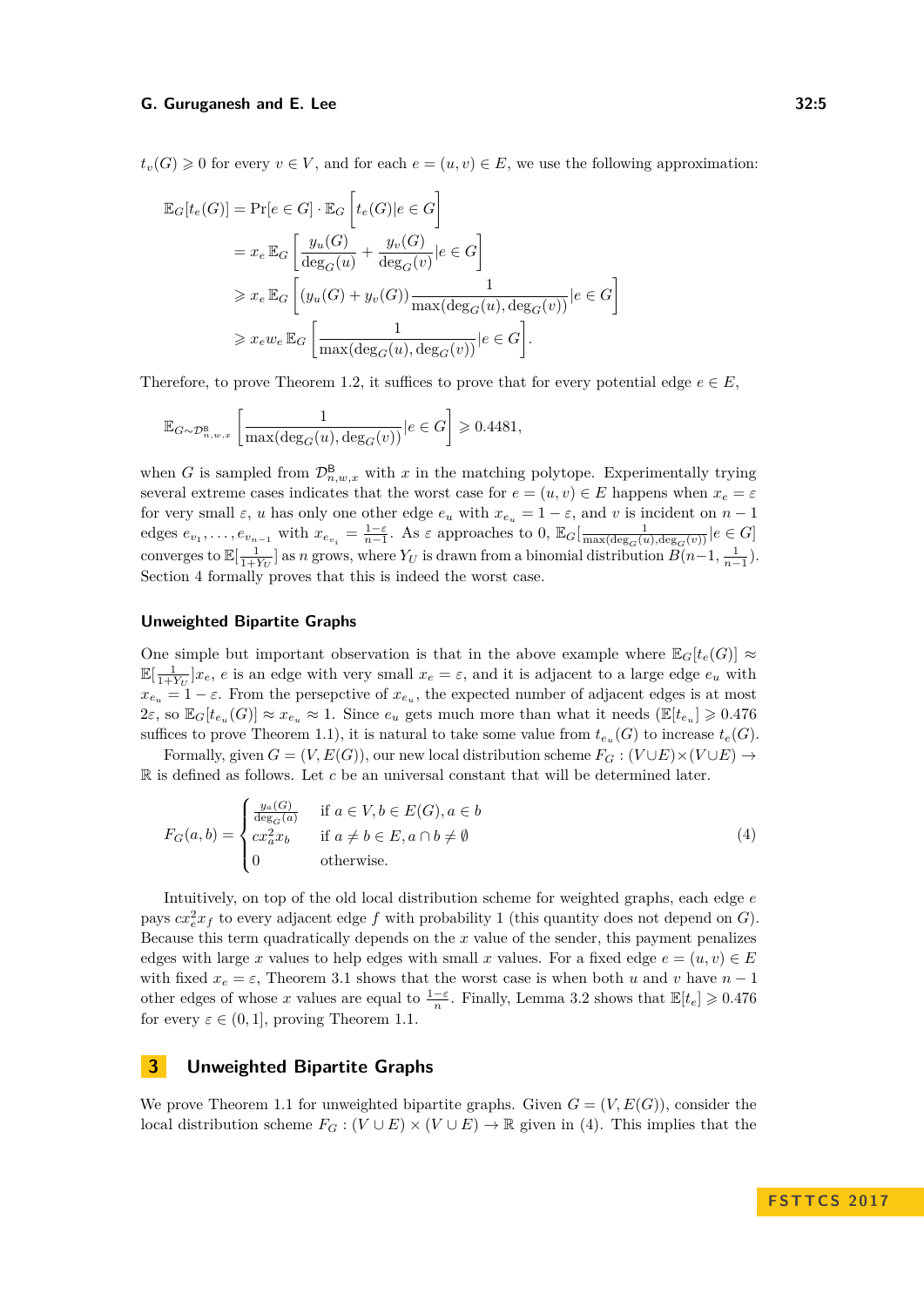#### **32:6 Understanding the Correlation Gap For Matching**

mass after this new distribution scheme for an edge  $e = (u, v)$  is given by

$$
t_e(G) = \alpha_e(G) + \sum_{f \in E \setminus \{e\}: f \ni u} c(x_e x_f^2 - x_e^2 x_f) + \sum_{g \in E \setminus \{e\}: g \ni v} c(x_g^2 x_e - x_e^2 x_g),
$$

where  $\alpha_e(G) := y_u(G)/\deg_G(u) + y_v(G)/\deg_G(v)$  denotes the mass after the old distribution scheme used for weighted bipartite graphs. We define  $\beta_e(x)$  to be the following.

$$
\beta_e(x) := \mathbb{E}_{G \sim \mathcal{D}_{n,x}^{\mathcal{B}}}[t_e(G)]
$$
  
=  $\mathbb{E}_{G \sim \mathcal{D}_{n,x}^{\mathcal{B}}}[{\alpha_e(G)}] + \sum_{f \in E \setminus \{e\}: f \ni u} c(x_e x_f^2 - x_e^2 x_f) + \sum_{g \in E \setminus \{e\}: g \ni v} c(x_g^2 x_e - x_e^2 x_g)$ 

To prove Theorem [1.1,](#page-1-4) it suffices to prove that  $\beta_e(x) \geq 0.476x_e$  for each *e*. Fix  $e = (u, v)$ . Let  $e_{u_1}, \ldots, e_{u_{n-1}}$  be  $n-1$  other edges incident on  $u$  and  $e_{v_1}, \ldots, e_{v_{n-1}}$  be  $n-1$  other edges incident on *v*.  $\mathbb{E}_{G \sim \mathcal{D}_{n,x}^{\mathcal{B}}}[\alpha_e(G)]$  is lower bounded by  $x_e \mathbb{E}_G[\frac{1}{\max(\deg_G(u), \deg_G(v))}|e \in G]$  as before. Define  $F(x_0, y_1, \ldots, y_{n-1}, z_1, \ldots, z_{n-1})$  by

$$
F(x_0, y_1, \dots, y_{n-1}, z_1, \dots, z_{n-1}) := x_0 \mathbb{E}[\frac{1}{1 + \max(Y, Z)}] + \sum_{i=1}^{n-1} c(x_0 y_i^2 - x_0^2 y_i)
$$

$$
+ \sum_{i=1}^{n-1} c(x_0 z_i^2 - x_0^2 z_i),
$$

where  $Y := Y_1 + \cdots + Y_{n-1}$  and  $Z := Z_1 + \cdots + Z_{n-1}$  and each  $Y_i$  (resp.  $Z_i$ ) is an independent Bernoulli random variable with  $\mathbb{E}[Y_i] = y_i$  (resp.  $\mathbb{E}[Z_i] = z_i$ ). By construction,  $\beta_e(x) \geq F(x_e, x_{e_{u_1}}, \ldots, x_{e_{u_{n-1}}}, x_{e_{v_1}}, \ldots, x_{e_{v_{n-1}}})$ . Given fixed  $\sum_{i=1}^{n-1} x_{e_{u_i}}$  and  $\sum_{i=1}^{n-1} x_{v_{u_i}}$ , the following theorem shows that *F* is minimized when  $x_{e_{u_1}} = \cdots = x_{e_{u_{n-1}}}$  and  $x_{e_{v_1}} = \cdots =$  $x_{e_{v_{n-1}}}$ .

<span id="page-5-0"></span>**Theorem 3.1.** For  $x_0, y_1, \ldots, y_m, z_1, \ldots, z_m \in [0,1]$  where  $y_s := \sum_{i=1}^m y_i \leq 1 - x_0$  and  $z_s := \sum_{i=1}^m z_i \leq 1 - x_0,$ 

$$
F(x_0, y_1, \ldots, y_m, z_1, \ldots, z_m) \geqslant F(x_0, \frac{y_s}{m}, \ldots, \frac{y_s}{m}, \frac{z_s}{m}, \ldots, \frac{z_s}{m}).
$$

**Proof.** Without loss of generality, assume  $y_1 \geq \ldots \geq y_m$ . We will show that if  $y_1 > y_m$ ,

<span id="page-5-1"></span>
$$
\frac{\partial F}{\partial y_m} - \frac{\partial F}{\partial y_1} \leqslant 0. \tag{5}
$$

This implies that as long as  $y_1 > y_m$ , decreasing  $y_1$  and increasing  $y_m$  by the same amount will never increase *F* while maintaining  $y_1 + \cdots + y_m = y_s$ , so *F* is minimized when  $y_1 = \cdots = y_m = \frac{y_s}{m}$ . The same argument for  $z_1, \ldots, z_m$  will prove the theorem.

Let  $Y := Y_1 + \cdots + Y_m$  and  $Z := Z_1 + \cdots + Z_m$ , where each  $Y_i$  (resp.  $Z_i$ ) is an independent Bernoulli random variable with  $\mathbb{E}[Y_i] = y_i$  (resp.  $\mathbb{E}[Z_i] = z_i$ ). To prove [\(5\)](#page-5-1), we first compute  $\partial \mathbb{E}[\frac{1}{1+\max(Y,Z)}]$  $\frac{1}{\beta y_m} - \frac{\partial \mathbb{E}[\frac{1}{1+\max(Y,Z)}]}{\partial y_1}$  $\frac{\max(Y,Z)}{\partial y_1}$ . Let *Y'* := *Y*<sub>2</sub> + · · · + *Y<sub>m−1</sub>*. We decompose  $\mathbb{E}[\frac{1}{1+\max(Y,Z)}]$  as follows.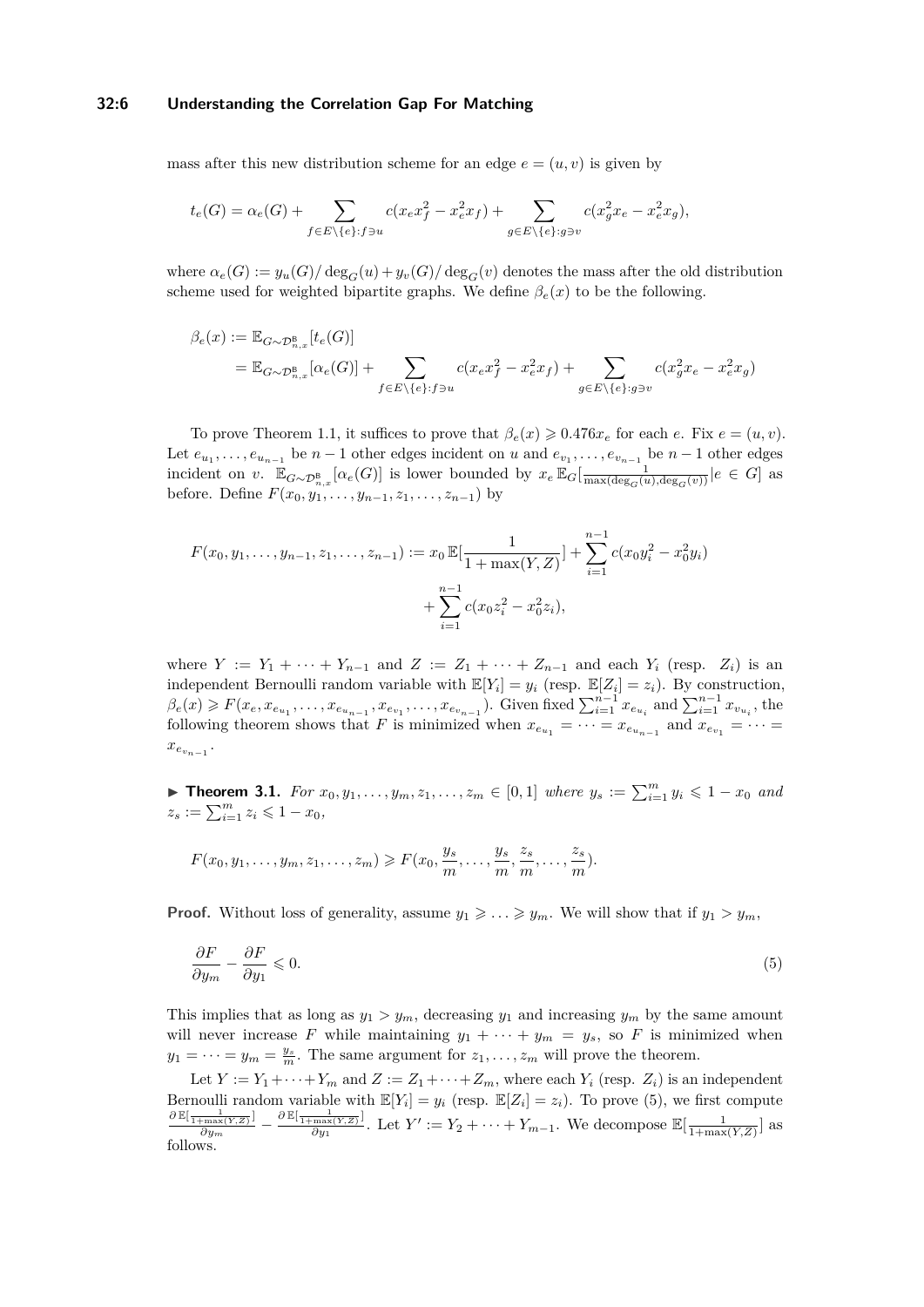$$
\mathbb{E}[\frac{1}{1 + \max(Y, Z)}]
$$
\n
$$
= \sum_{i=0}^{m} \sum_{j=0}^{m} \left( \Pr[Y=i] \cdot \Pr[Z=j] \cdot \frac{1}{1 + \max(i,j)} \right)
$$
\n
$$
= \sum_{i=0}^{m} \left( \Pr[Y'=i] \cdot \Pr[Z \le i] \left( \frac{(1 - y_1)(1 - y_m)}{1 + i} + \frac{y_1(1 - y_m) + (1 - y_1)y_m}{2 + i} + \frac{y_1y_m}{3 + i} \right) \right)
$$
\n
$$
+ \sum_{i=0}^{m} \left( \Pr[Y'=i] \cdot \Pr[Z=i+1] \left( \frac{1 - y_1y_m}{2 + i} + \frac{y_1y_m}{3 + i} \right) \right)
$$
\n
$$
+ \sum_{i=0}^{m} \Pr[Y'=i] \cdot \Pr[Z \ge i+2] \cdot \frac{1}{3 + i}
$$

Therefore, the directional derivative can be written as

$$
\left(\frac{\partial}{\partial y_m} - \frac{\partial}{\partial y_1}\right) \mathbb{E}\left[\frac{1}{1 + \max(Y, Z)}\right]
$$
  
\n
$$
= (y_1 - y_m) \sum_{i=0}^m \left( \Pr[Y' = i] \cdot \Pr[Z \le i] \left(\frac{1}{1 + i} - \frac{2}{2 + i} + \frac{1}{3 + i}\right) \right)
$$
  
\n
$$
+ (y_1 - y_m) \sum_{i=0}^m \left( \Pr[Y' = i] \cdot \Pr[Z = i + 1] \left(-\frac{1}{2 + i} + \frac{1}{3 + i}\right) \right)
$$
  
\n
$$
\le (y_1 - y_m) \sum_{i=0}^m \left( \Pr[Y' = i] \cdot \Pr[Z \le i] \left(\frac{1}{1 + i} - \frac{2}{2 + i} + \frac{1}{3 + i}\right) \right)
$$
  
\n
$$
\le (y_1 - y_m) \sum_{i=0}^m \left( \Pr[Y' = i] \cdot \Pr[Z \le i] \left(\frac{1}{1 + i} - \frac{2}{2 + i} + \frac{1}{3 + i}\right) \right)
$$
  
\n
$$
\le \frac{y_1 - y_m}{3},
$$

where the last inequality follows from the fact that

$$
\big(\frac{1}{1+i}-\frac{2}{2+i}+\frac{1}{3+i}\big)=\frac{2}{(1+i)(2+i)(3+i)}\leqslant\frac{1}{3}.
$$

Finally,

$$
\begin{aligned} &(\frac{\partial}{\partial y_m} - \frac{\partial}{\partial y_1})F \\ &= (\frac{\partial}{\partial y_m} - \frac{\partial}{\partial y_1})(x_e \mathbb{E}[\frac{1}{1 + \max(Y, Z)}] + cx_e y_1^2 - cx_e^2 y_1 + cx_e y_m^2 - cx_e^2 y_m) \\ &\leqslant \frac{x_e(y_1 - y_m)}{3} - 2cx_e(y_1 - y_m) = 0. \end{aligned}
$$

By taking  $c = \frac{1}{6}$ . J

Therefore, for any  $e \in E$ ,  $\beta_e(x) \ge F(x_e, \frac{y_s}{n-1}, \dots, \frac{y_s}{n-1}, \frac{z_s}{n-1}, \dots, \frac{z_s}{n-1})$  for some  $y_s \le 1 - x_e$ and  $z_s \leq 1 - x_e$ . Let

## **F S T T C S 2 0 1 7**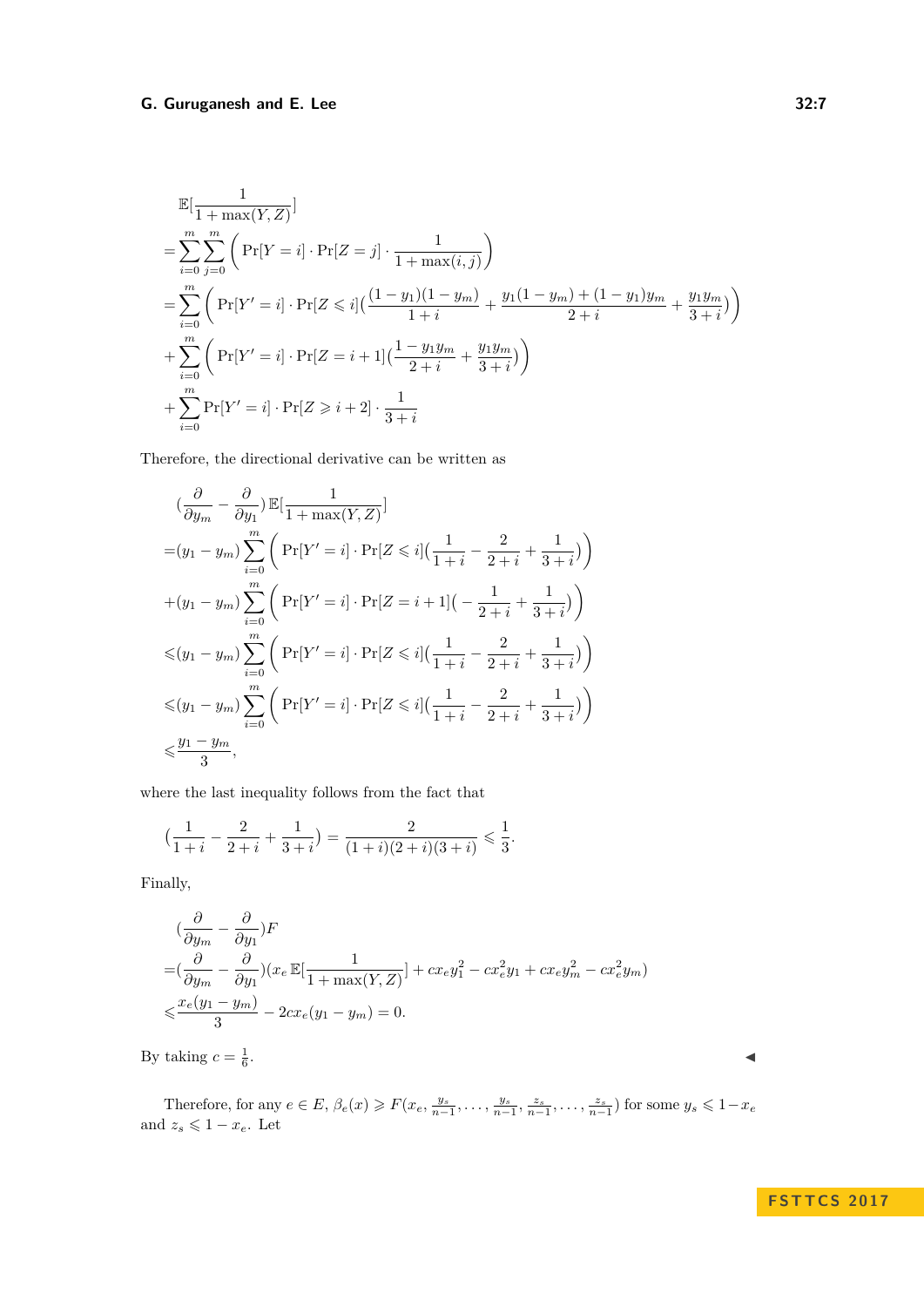## **32:8 Understanding the Correlation Gap For Matching**

$$
G(x_e, y_s, z_s) := F(x_e, \frac{y_s}{n-1}, \dots, \frac{y_s}{n-1}, \frac{z_s}{n-1}, \dots, \frac{z_s}{n-1})
$$
  
\n
$$
= x_e \mathbb{E}[\frac{1}{1 + \max(Y, Z)}] + (n-1)c(x_e(\frac{y_s}{n-1})^2 - x_e^2(\frac{y_s}{n-1}))
$$
  
\n
$$
+ (n-1)c(x_e(\frac{z_s}{n-1})^2 - x_e^2(\frac{z_s}{n-1}))
$$
  
\n
$$
= x_e \mathbb{E}[\frac{1}{1 + \max(Y, Z)}] + cx_e y_s((\frac{y_s}{n-1}) - x_e) + cx_e z_s((\frac{z_s}{n-1}) - x_e)
$$
  
\n
$$
\ge x_e \mathbb{E}[\frac{1}{1 + \max(Y, Z)}] - 2cx_e^2
$$

where *Y* ∼ Binomial( $n-1$ ,  $\frac{y_s}{n-1}$ ), *Z* ∼ Binomial( $n-1$ ,  $\frac{z_s}{n-1}$ ). Note that the final quantity is minimized when  $y_s = z_s = 1 - x_e$ . Finally, let

$$
H_{n-1}(x_e) := x_e \mathbb{E}[\frac{1}{1 + \max(Y, Z)}] - 2cx_e^2,
$$

where  $Y, Z \sim \text{Binomial}(n-1, \frac{1-x_e}{n-1})$ .

<span id="page-7-1"></span>▶ **Lemma 3.2.** *For any*  $m \in \mathbb{N}$  *and*  $x_e \in [0,1]$ *,*  $H_m(x_e) \ge 0.476x_e$ *.* 

**Proof.** Since the binomial distribution is approximated by the Poisson distribution in the limit, we use this to ease the calculation. Let *Y*, *Z* ~ Poisson(1 – *x*). Let  $H(x)$  :=  $x \mathbb{E}[\frac{1}{1+\max(Y,Z)}] - x^2/3$  (we substitute  $c = 1/6$  into the earlier equation). In particular, we write the expectation in full to get

$$
\mathbb{E}[\frac{1}{1 + \max(Y, Z)}] = \sum_{k=0}^{\infty} \sum_{j=0}^{\infty} \frac{1}{1 + \max(j, k)} e^{-2(1-x)} \frac{(1-x)^{j+k}}{j!k!}
$$

$$
= \frac{1}{e^{2(1-x)}} \sum_{k=0}^{\infty} \left(\sum_{j=0}^{k} \frac{1}{1 + \max(j, k-j)} \frac{1}{j!(k-j)!}\right) (1-x)^k
$$

Let  $P_t(x)$  denote the above sum truncated at  $k = t$ . I.e.

$$
P_t(x) := \frac{1}{e^{2(1-x)}} \sum_{k=0}^t \left( \sum_{j=0}^k \frac{1}{1 + \max(j, k - j)} \frac{1}{j!(k - j)!} \right) (1 - x)^k
$$

This is a degree *t*-polynomial in  $(1 - x)$  with a normalizing factor of  $e^{-2(1-x)}$  and note that  $\mathbb{E}[\frac{1}{1+\max(Y,Z)}] \geq P_t(x)$  for any  $t \in \mathbb{N}$ .

Truncating this polynomial with  $t = 15$ , we can see that this has a minimum value of 0.476 for all values of  $x \in [0, 1]$ . we can see that  $\mathbb{E}[\frac{1}{1+\max(Y, Z)}] - x/3 \ge P_1 5(x) - x/3$ . In the interval  $x \in [0,1]$ , this function achieves its minimum at  $x = 0$  achieving a minimum of 0*.*476. J

## <span id="page-7-0"></span>**4 Weighted Bipartite Graphs**

We prove Theorem [1.2](#page-1-3) for weighted bipartite graphs. As explained in Section [2,](#page-3-0) it suffices to prove that for each  $e = (u, v) \in E$ ,

$$
\mathbb{E}_{G \sim \mathcal{D}_{n,w,x}^{\mathbf{B}}} \left[ \frac{1}{\max(\deg_G(u), \deg_G(v))} | e \in G \right] \geqslant 0.4481.
$$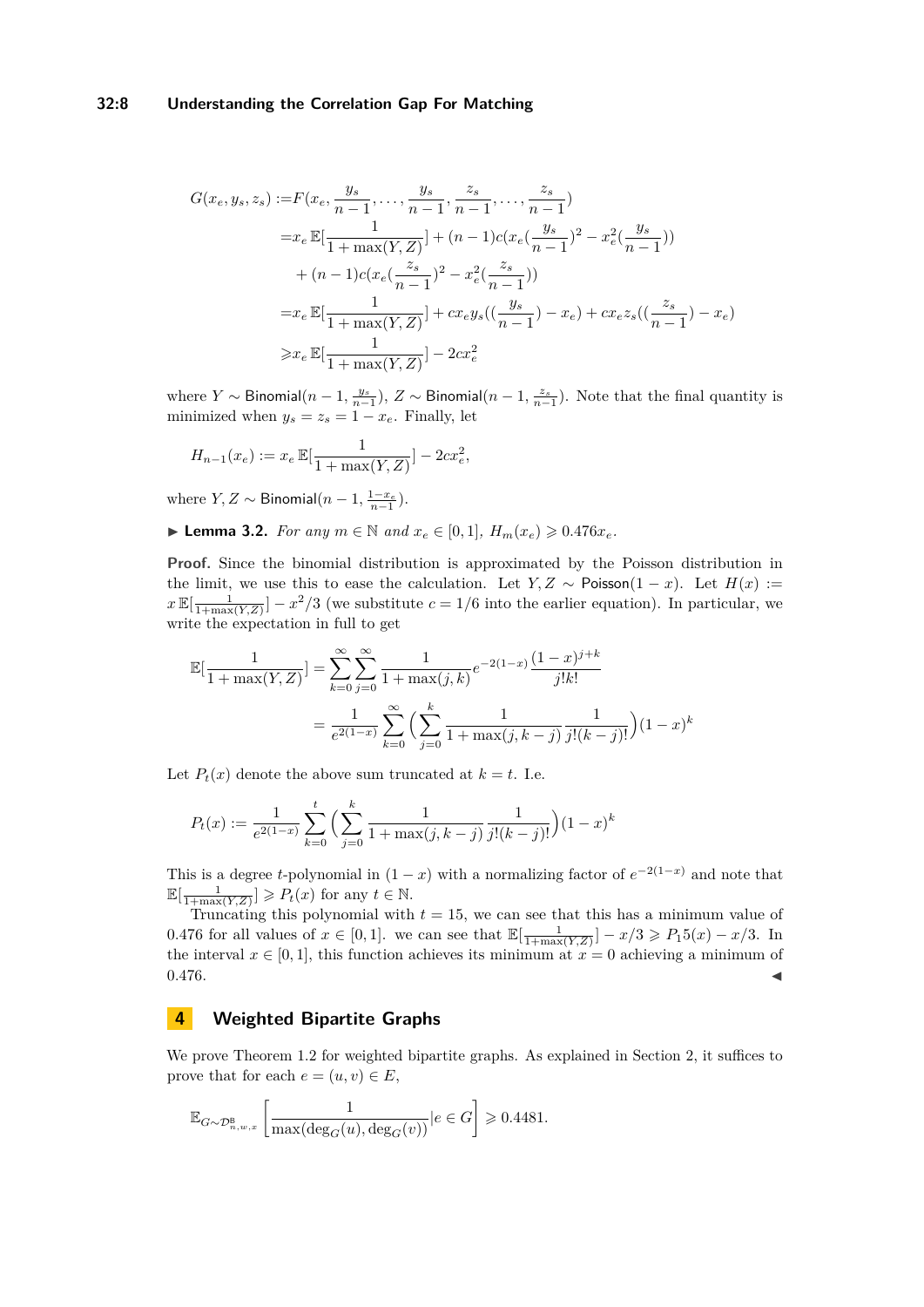Fix  $e = (u, v)$  and assume  $V = \{v, v_1, \ldots, v_{n-1}\} \cup \{u, u_1, \ldots, u_{n-1}\}$ . Let  $Y = \deg_G(u) - 1$ and  $Z = \deg_G(v) - 1$ . Given  $e \in G$ , *Y* and *Z* can be represented as  $Y = \sum_{i=1}^{n-1} Y_i$  and  $Z = \sum_{i=1}^{n-1} Z_i$ , where  $Y_i$  indicates where  $(u, v_i) \in E(G)$  and  $Z_i$  indicates where  $(v, u_i) \in E(G)$ . This construction ensures that

$$
\mathbb{E}_{G}\left[\frac{1}{\max(\deg_G(u),\deg_G(v))}|e\in G\right]=\mathbb{E}_{Y,Z}\left[\frac{1}{1+\max(Y,Z)}\right].
$$

Note that  $Y_1, \ldots, Y_{n-1}, Z_1, \ldots, Z_{n-1}$  are mutually independent, and  $\mathbb{E}[Y], \mathbb{E}[Z] \leq 1$ . By monotonicity, assuming  $\mathbb{E}[Y] = \mathbb{E}[Z] = 1$  never increases the lower bound. The following theorem shows that the worst case happens when one of *Y, Z* is consistently 1 and the other is drawn from Binomial $(n-1, \frac{1}{n-1})$ .

▶ **Theorem 4.1.** *Let*  $Y = Y_1 + \cdots + Y_m$  *and*  $Z = Z_1 + \cdots + Z_m$ *, where*  $Y_1, \ldots, Y_m, Z_1, \ldots, Z_m$ *are mutually independent Bernoulli random variables with*  $\mathbb{E}[Y] = \mathbb{E}[Z] = 1$ *. Then,* 

$$
\mathbb{E}\left[\frac{1}{1+\max(Y,Z)}\right] \geqslant \mathbb{E}\left[\frac{1}{1+Y_U}\right],
$$

*where*  $Y_U$  *is drawn from* Binomial $(m, \frac{1}{m})$ *.* 

**Proof.** We decompose  $\mathbb{E}[\frac{1}{1+\max(Y,Z)}]$  as follows.

$$
\mathbb{E}\left[\frac{1}{1+\max(Y,Z)}\right] \n= \sum_{i=0}^{m} \sum_{j=0}^{m} \left( \Pr[Y=i] \cdot \Pr[Z=j] \cdot \frac{1}{1+\max(i,j)} \right) \n= \sum_{i=0}^{m} \Pr[Y=i] \left[ \left( \sum_{j=0}^{i} \Pr[Z=j] \right) \cdot \frac{1}{1+i} + \left( \sum_{j=i+1}^{m} \Pr[Z=j] \cdot \frac{1}{1+j} \right) \right] \n= \sum_{i=0}^{m} \Pr[Y=i] \cdot \frac{1}{1+i} - \sum_{i=0}^{m} \Pr[Y=i] \left[ \sum_{j=i+1}^{m} \Pr[Z=j] \left( \frac{1}{1+i} - \frac{1}{1+j} \right) \right] \n= \sum_{i=0}^{m} \Pr[Y=i] \cdot \frac{1}{1+i} - \sum_{j=1}^{m} \Pr[Z=j] \left[ \sum_{i=0}^{j-1} \Pr[Y=i] \left( \frac{1}{1+i} - \frac{1}{1+i} \right) \right].
$$

Let  $t_j := \sum_{i=0}^{j-1} \Pr[Y=i] \cdot \left(\frac{1}{1+i} - \frac{1}{1+j}\right)$ . We prove the following facts about  $t_j$ 's.

<span id="page-8-0"></span>**Example 1.2.** *For all*  $j \geqslant 3, \frac{t_2}{2} \geqslant \frac{t_j}{j}$ .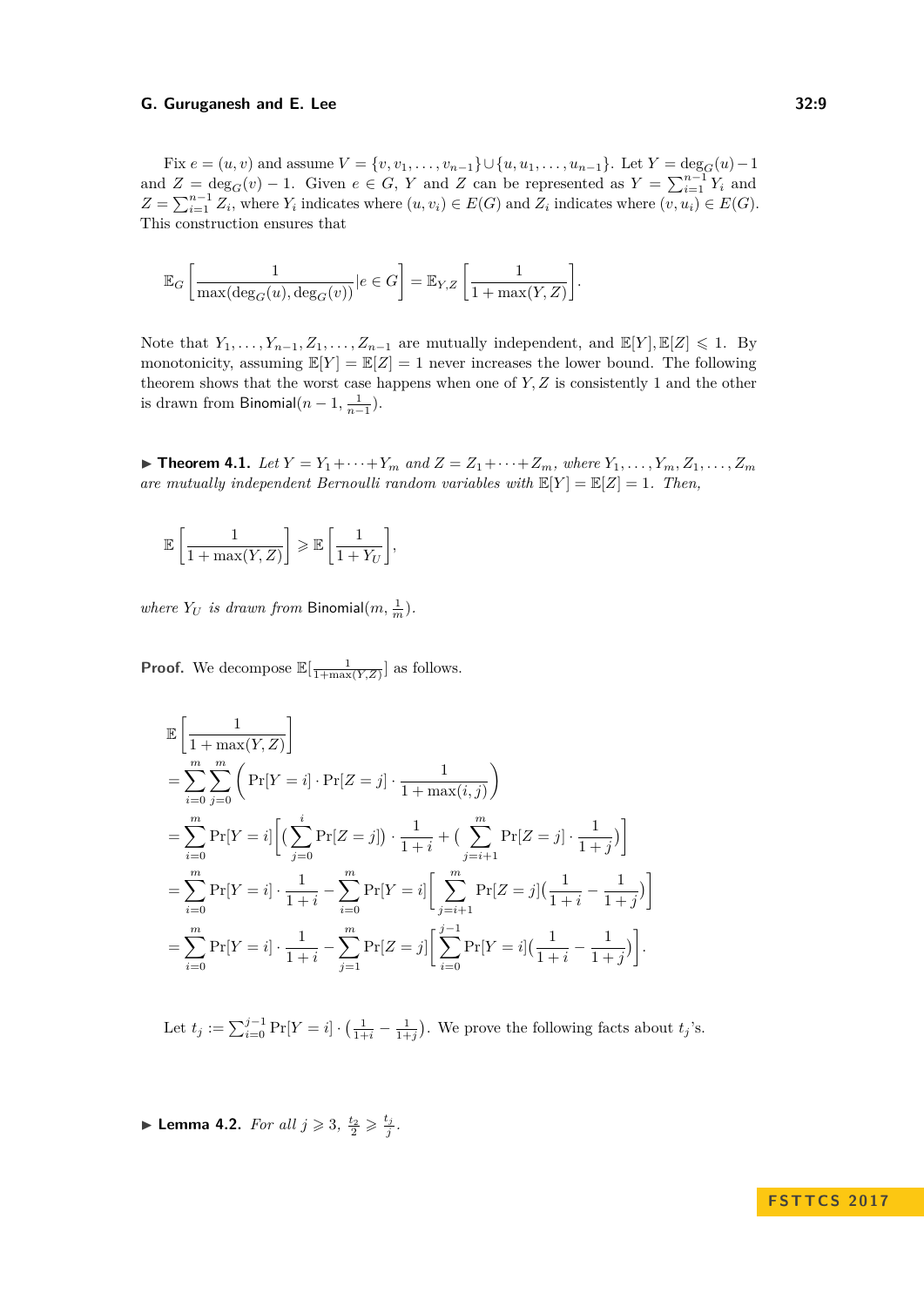## **32:10 Understanding the Correlation Gap For Matching**

**Proof.** Fix  $j \ge 3$ . By the definition of  $t_2$  and  $t_j$ ,

$$
\frac{t_2}{2} - \frac{t_j}{j}
$$
\n
$$
= \frac{1}{2} \left( \Pr[Y=0](1-\frac{1}{3}) + \Pr[Y=1](\frac{1}{2}-\frac{1}{3}) \right) - \frac{1}{j} \left( \sum_{i=0}^{j-1} \Pr[Y=i](\frac{1}{1+i} - \frac{1}{1+j}) \right)
$$
\n
$$
= \frac{1}{3} \Pr[Y=0] + \frac{1}{12} \Pr[Y=1] - \frac{1}{j} \left( \sum_{i=0}^{j-1} \Pr[Y=i](\frac{1}{1+i} - \frac{1}{1+j}) \right)
$$
\n
$$
= (\frac{1}{3} - \frac{1}{1+j}) \Pr[Y=0] + (\frac{1}{12} - \frac{j-1}{2j(j+2)}) \Pr[Y=1]
$$
\n
$$
- \frac{1}{j} \left( \sum_{i=2}^{j-1} \Pr[Y=i](\frac{1}{1+i} - \frac{1}{1+j}) \right)
$$
\n
$$
\geqslant \left( \frac{1}{3} - \frac{1}{1+j} - \frac{1}{j} \sum_{i=2}^{j-1} \left( \frac{1}{1+i} - \frac{1}{1+j} \right) \right) \Pr[Y=0] + (\frac{1}{12} - \frac{j-1}{2j(j+2)}) \Pr[Y=1],
$$

where the inequality follows from  $\Pr[Y=0] \geq \Pr[Y=i]$  for  $i \geq 2$ . To prove  $\frac{t_2}{2} - \frac{t_j}{j} \geqslant 0$ , it suffices to prove that  $\frac{1}{3} - \frac{1}{1+j} - \frac{1}{j} \sum_{i=2}^{j-1} (\frac{1}{1+i} - \frac{1}{1+j}) \geq 0$ , and  $\frac{1}{12} - \frac{j-1}{2j(j+2)} \geq 0$ . It is easy to verify the latter for  $j \geqslant 3$ . The former can be proved as

$$
\frac{1}{3} - \frac{1}{1+j} - \frac{1}{j} \sum_{i=2}^{j-1} \left( \frac{1}{1+i} - \frac{1}{1+j} \right)
$$
  
\n
$$
= \frac{1}{3} + \frac{j-2}{j(1+j)} - \left( \frac{1}{1+j} + \frac{1}{j} \sum_{i=2}^{j-1} \frac{1}{1+i} \right)
$$
  
\n
$$
\geq \frac{1}{3} + \frac{j-2}{j(1+j)} - \left( \frac{1}{1+j} + \frac{j-2}{3j} \right)
$$
  
\n
$$
= \left( \frac{1}{3} - \frac{j-2}{3j} \right) + \left( \frac{j-2}{j(1+j)} - \frac{1}{1+j} \right)
$$
  
\n
$$
= \frac{2}{3j} - \frac{2}{j(1+j)} \geq 0,
$$

where the first inequality follows from  $\frac{1}{1+i} \leqslant \frac{1}{3}$  for  $i \geqslant 2$  and the last inequality follows from  $j \geqslant 3$ .

We prove the theorem by considering the following two cases.

**Case 1:**  $2 Pr[Y = 0] \geqslant Pr[Y = 1]$  or  $2 Pr[Z = 0] \geqslant Pr[Z = 1]$ 

Without loss of generality, assume that  $2 \Pr[Y=0] \ge \Pr[Y=1]$ . It is equivalent to

$$
\Pr[Y=0] \geqslant \frac{2}{3} \Pr[Y=0] + \frac{1}{6} \Pr[Y=1]
$$
  

$$
\Leftrightarrow t_1 \geqslant \frac{t_2}{2}.
$$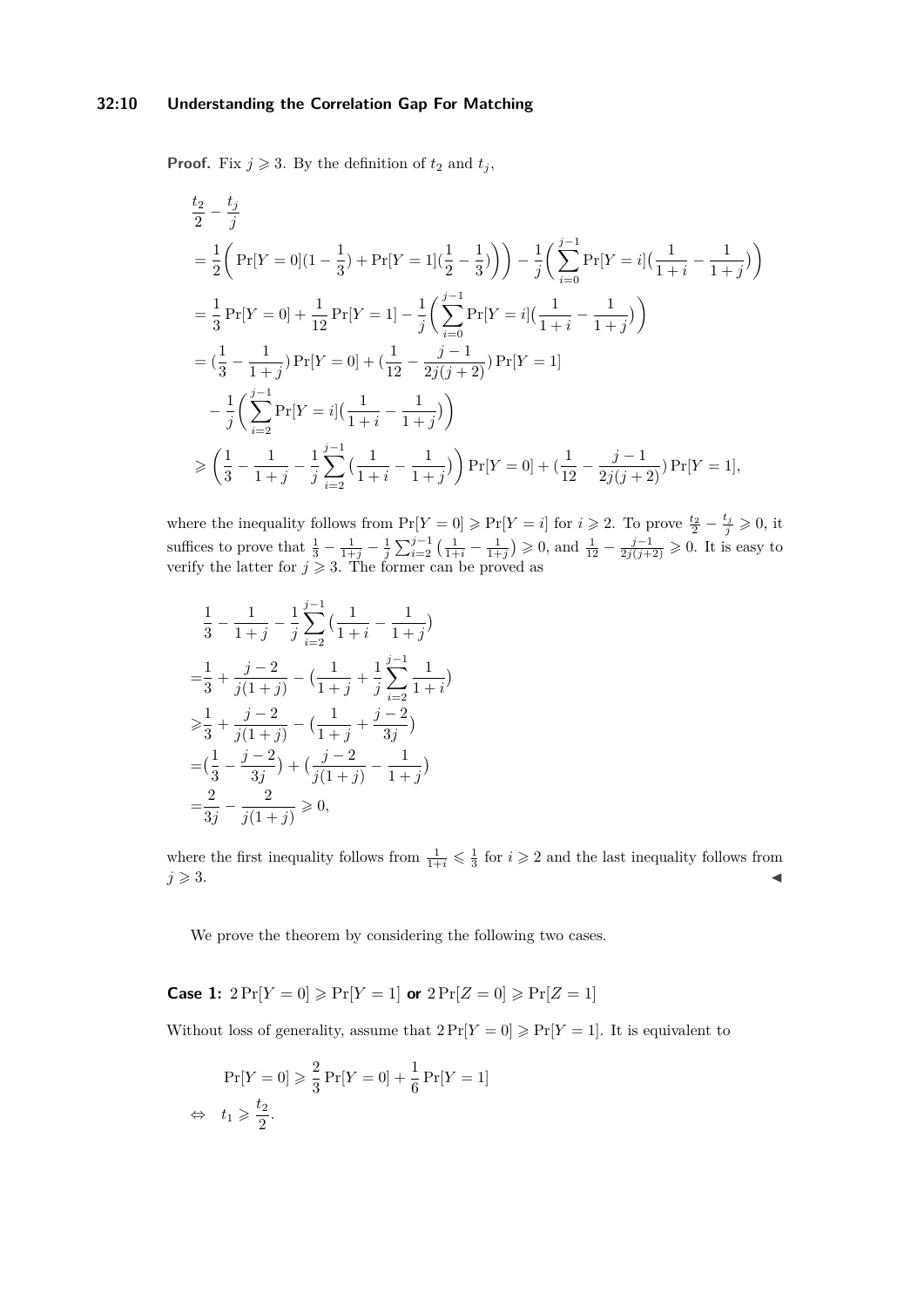By Lemma [4.2,](#page-8-0) it implies that  $t_1 \geqslant \frac{t_j}{j}$  for all  $j \geqslant 2$ . Then, since  $\mathbb{E}[Z] = \sum_{j=1}^m j \cdot \Pr[Z = j] = 1$ ,

$$
\mathbb{E}\left[\frac{1}{1+\max(Y,Z)}\right] = \sum_{i=0}^{m} \Pr[Y=i] \cdot \frac{1}{1+i} - \sum_{j=1}^{m} \Pr[Z=j]t_j
$$
  
\n
$$
\geqslant \sum_{i=0}^{m} \Pr[Y=i] \cdot \frac{1}{1+i} - t_1 \sum_{j=1}^{m} j \cdot \Pr[Z=j]
$$
  
\n
$$
= \sum_{i=0}^{m} \Pr[Y=i] \cdot \frac{1}{1+i} - t_1
$$
  
\n
$$
= \mathbb{E}[\frac{1}{1+\max(Y,1)}].
$$

The following lemma proves the theorem in the case  $t_1 \geq t_2$ .

▶ Lemma 4.3.  $\mathbb{E}[\frac{1}{1+\max(Y,1)}] \geqslant \mathbb{E}[\frac{1}{1+\max(Y_U,1)}].$ 

**Proof.** Note that  $Y = Y_1 + \cdots + Y_m$ , and each  $Y_i$  is a Bernoulli random variable. Let  $y_i := \mathbb{E}[Y_i]$ . Without loss of generality, assume  $y_1 \geqslant \ldots \geqslant y_m$ . We will show that if  $y_1 > y_m$ ,

<span id="page-10-0"></span>
$$
\frac{\partial \mathbb{E}[\frac{1}{1+\max(Y,1)}]}{\partial y_m} - \frac{\partial \mathbb{E}[\frac{1}{1+\max(Y,1)}]}{\partial y_1} \leq 0.
$$
\n
$$
(6)
$$

This implies that as long as  $y_1 > y_m$ , decreasing  $y_1$  and increasing  $y_m$  by the same amount will never increase  $\mathbb{E}[\frac{1}{1+\max(Y,1)}]$  while maintaining  $y_1 + \cdots + y_m = 1$ , so the expectation is minimized when  $y_1 = \cdots = y_m$ , or  $Y = Y_U$ . Consider the following decomposition of  $\mathbb{E}[\frac{1}{1+\max(X,Y)}].$ 

$$
\mathbb{E}_{Y}\left[\frac{1}{1+\max(1,Y)}\right] = \Pr[Y=0] \cdot \frac{1}{2} + \sum_{i=1}^{m} \Pr[Y=i] \cdot \frac{1}{1+i}
$$

$$
= \frac{1}{2}(1 - \sum_{i=1}^{m} \Pr[Y=i]) + \sum_{i=1}^{m} \Pr[Y=i] \cdot \frac{1}{1+i}
$$

$$
= \frac{1}{2} - \sum_{i=2}^{m} \Pr[Y=i] \cdot (\frac{1}{2} - \frac{1}{1+i})
$$

$$
= \frac{1}{2} - \sum_{i=2}^{m} \Pr[Y \ge i] \cdot (\frac{1}{i} - \frac{1}{1+i}).
$$

To prove [\(6\)](#page-10-0), it suffices to prove that for all  $i \geq 2$ ,

$$
\frac{\partial \Pr[Y \geq i]}{\partial y_m} - \frac{\partial \Pr[Y \geq i]}{\partial y_1} \geq 0.
$$

Let  $Y' = Y_2 + \cdots + Y_{m-1}$ , and fix  $i \geq 3$ .

$$
\Pr[Y \ge i] = \Pr[Y' = i - 2]y_1 y_m + \Pr[Y' = i - 1](y_1(1 - y_m) + (1 - y_1)y_m + y_1 y_m) + \Pr[Y' \ge i]
$$
  

$$
\frac{\partial \Pr[Y \ge i]}{\partial y_1} = \Pr[Y' = i - 2]y_m + \Pr[Y' = i - 1](1 - y_m)
$$

## **F S T T C S 2 0 1 7**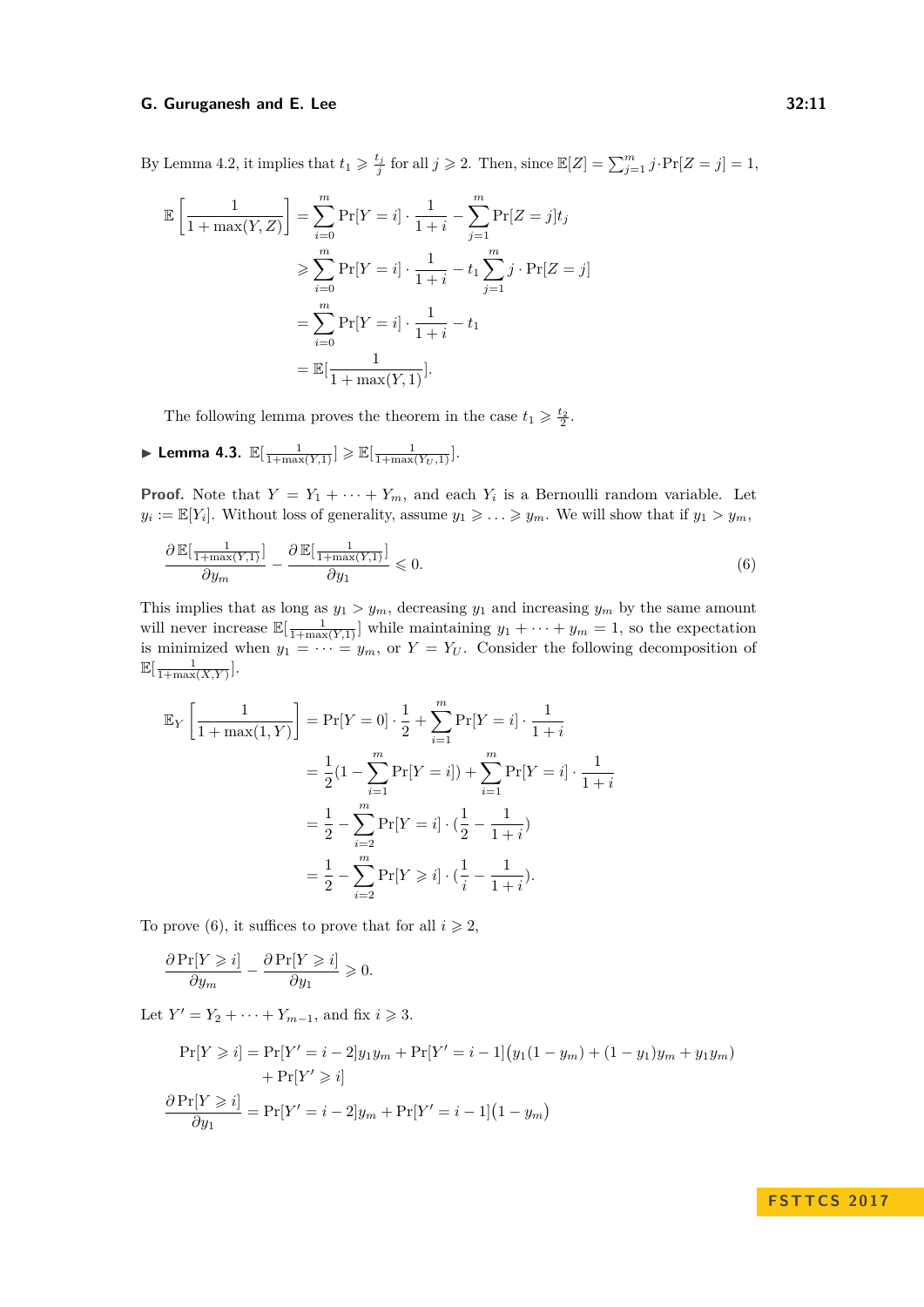### **32:12 Understanding the Correlation Gap For Matching**

Therefore,

$$
\frac{\partial \Pr[Y \ge i]}{\partial y_m} - \frac{\partial \Pr[Y \ge i]}{\partial y_1} = \Pr[Y' = i - 2](y_1 - y_m) + \Pr[Y' = i - 1](y_m - y_1)
$$

$$
= (y_1 - y_m) (\Pr[Y' = i - 2] + \Pr[Y' = i - 1]).
$$

Finally, it remains to show that  $Pr[Y' = j] \geqslant Pr[Y' = j + 1]$  for all  $j \geqslant 0$ . The case  $j = 0$  is true since  $Pr[Y' = 0] = \prod_{k=2}^{m-1} (1 - y_k)$  and

$$
\Pr[Y'=1] = \sum_{k=2}^{m-1} \Pr[Y'=0] \cdot \frac{y_k}{1-y_k} \le \sum_{k=2}^{m-1} \Pr[Y'=0] \frac{y_k}{1-y_2}
$$

$$
= \frac{\Pr[Y'=0]}{1-y_2} \sum_{i=2}^{m-1} y_k \le \Pr[Y'=0],
$$

where the last line follows from  $\sum_{k=2}^{m-1} y_i \leq 1-y_1 \leq 1-y_2$  since  $y_1$  is the biggest element. The case  $j \geq 1$  follows from the fact the sequence  $(\Pr[Y' = j])_j$  has one mode or two consecutive modes, and at least one of them occurs at  $j = 0$  ( $\mathbb{E}[Y'] < 1$  implies  $Pr[Y' = 0] > Pr[Y' = j]$ for all  $j \geqslant 2$ .

**Case 2:**  $2Pr[Y = 0] \leq Pr[Y = 1]$  and  $2Pr[Z = 0] \leq Pr[Z = 1]$ 

Since  $\sum_{i=0}^{m} Pr[Z = i] = 1$  and  $\mathbb{E}[Z] = \sum_{i=1}^{m} i \cdot Pr[Z = i] = 1$ , we have  $Pr[Z = 0] =$  $\sum_{i=2}^{m}$  *i* $\overline{i}$  = *i*) Pr[*Z* = *i*]. Together with the fact  $2 \Pr[Z = 0] \leqslant \Pr[Z = 1]$ , it implies

$$
1 - \Pr[Z = 1] = \Pr[Z = 0] + \sum_{i=2}^{m} \Pr[Z = i] \leqslant 2\Pr[Z = 0] < \Pr[Z = 1],
$$

so  $Pr[Z = 1] \geqslant \frac{1}{2}$ . Finally,

$$
\mathbb{E}\left[\frac{1}{1+\max(Y,Z)}\right] = \sum_{i=0}^{m} \Pr[Y=i] \cdot \frac{1}{1+i} - \sum_{j=1}^{m} \Pr[Z=j] \cdot t_j
$$
  
\n
$$
= \sum_{i=0}^{m} \Pr[Y=i] \cdot \frac{1}{1+i} - \Pr[Z=1] \cdot t_1 - \sum_{j=2}^{m} \Pr[Z=j] \cdot t_j
$$
  
\n
$$
\geqslant \sum_{i=0}^{m} \Pr[Y=i] \cdot \frac{1}{1+i} - \Pr[Z=1] \cdot t_1 - \sum_{j=2}^{m} j \cdot \Pr[Z=j] \cdot \frac{t_2}{2}
$$
  
\n
$$
= \sum_{i=0}^{m} \Pr[Y=i] \cdot \frac{1}{1+i} - \Pr[Z=1] \cdot t_1 - \frac{t_2}{2} (1 - \Pr[Z=1])
$$
  
\n
$$
\geqslant \sum_{i=0}^{m} \Pr[Y=i] \cdot \frac{1}{1+i} - \frac{t_1}{2} - \frac{t_2}{4} = \mathbb{E}\left[\frac{1}{1+\max(Y,Y_H)}\right],
$$

where  $Y_H$  is drawn from Binomial $(2, \frac{1}{2})$ . The first inequality follows from Lemma [4.2,](#page-8-0) and the second inequality follows from  $\Pr[Z = 1] \geq 0.5$  and  $t_1 \leq \frac{t_2}{2}$ .

Since  $Y_H$  satisfies  $2Pr[Y_H = 0] = Pr[Y_H = 1]$ , the analysis for Case 1 shows that  $\mathbb{E}[\frac{1}{1+\max(Y,Y_H)}] \geq \mathbb{E}[\frac{1}{1+\max(1,Y_U)}].$ 

The following lemma finishes the proof of Theorem [1.2.](#page-1-3)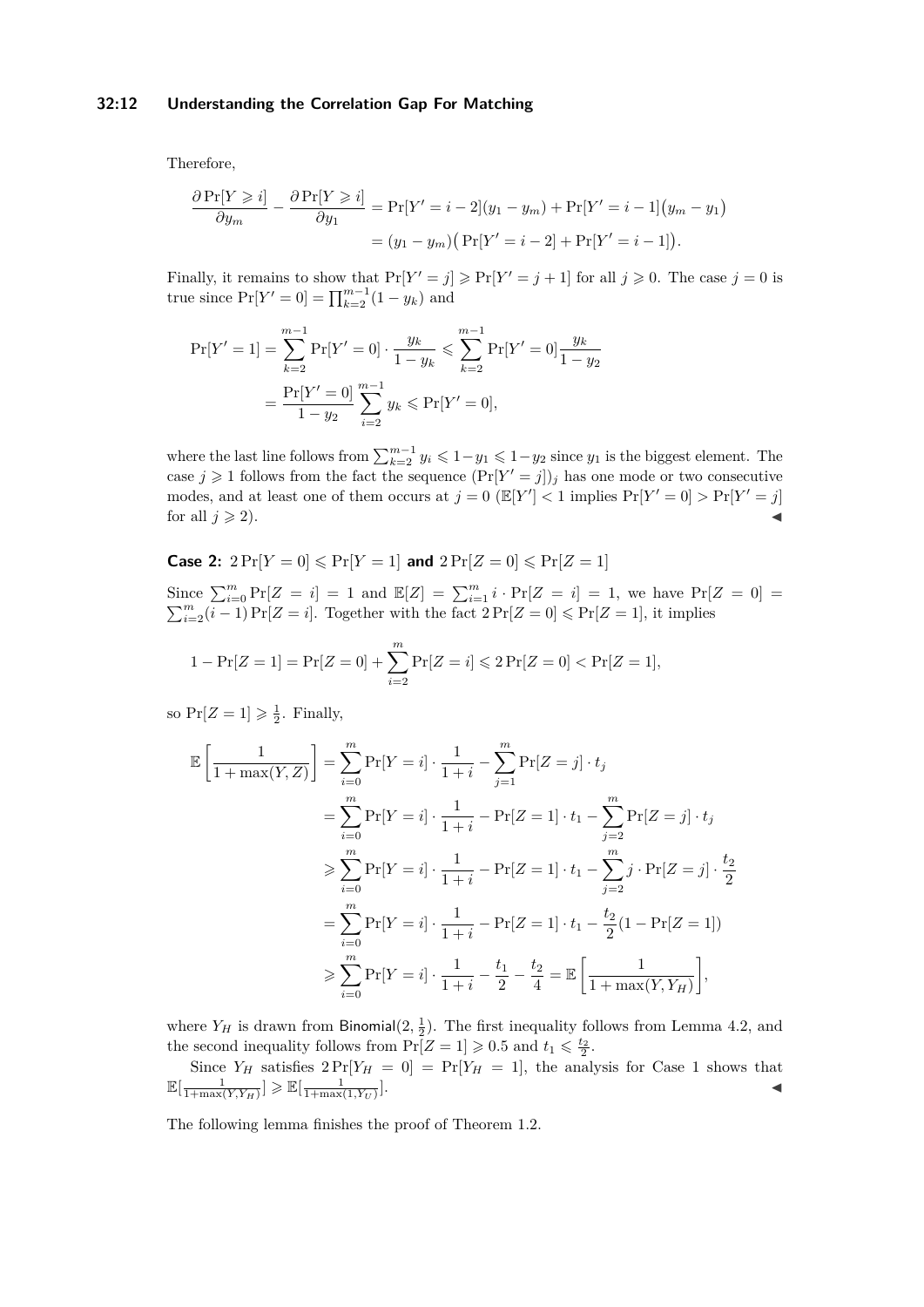▶ Lemma 4.4. *For any*  $m \in \mathbb{N}$ , *if*  $Y \sim \text{Binomial}(m, \frac{1}{m})$ ,

$$
\mathbb{E}\left[\frac{1}{1+\max(1,Y)}\right] \geqslant 0.4481
$$

**Proof.** Since the binomial distribution is approximated by the Poisson distribution in the limit, we use this to ease the calculation. Let *Y*  $\sim$  Poisson(1).

$$
\mathbb{E}\left[\frac{1}{1+\max(1,Y)}\right] = \sum_{k=2}^{\infty} \frac{1}{k+1} \Pr[Y'=k] + \frac{1}{2} \Pr[Y<2]
$$

$$
= \sum_{k=2}^{\infty} \frac{1}{k+1} \frac{1}{k! \cdot e} + \frac{1}{2} (\frac{1}{e} + \frac{1}{e})
$$

$$
= \frac{1}{e} \left(\sum_{k=0}^{\infty} \frac{1}{k!} - 1 - 1 - \frac{1}{2}\right) + \frac{1}{2} (\frac{1}{e} + \frac{1}{e})
$$

$$
= (e - \frac{5}{2})\frac{1}{e} + \frac{1}{e}
$$

$$
\geq 0.4481
$$

## <span id="page-12-0"></span>**5 General Graphs**

In this section, we prove Theorem [1.3](#page-1-2) for weighted general graphs. Our proof methods here closely follow that of Lemma 4.9 of Chekuri et al. [\[5\]](#page-14-2) that lower bounds the correlation gap for monotone submodular functions by  $1 - 1/e$ . The only difference is that Lemma [5.1](#page-12-1) holds for matching with a weaker guarantee (if *ν* was a monotone submodular function, Lemma [5.1](#page-12-1) would hold with  $2\nu(G)$  replaced by  $\nu(G)$ ).

**Proof.** Fix weights  $w \in (\mathbb{R}^+ \cup \{0\})^E$ . Define  $F : [0,1] \to (\mathbb{R}^+ \cup \{0\})$  as  $F(x) :=$  $\mathbb{E}_{G \sim \mathcal{D}_{n,w,x}^{\mathsf{G}}}[ \nu(G)]$ . Now, fix  $x \in [0,1]^E$  in the matching polytope. We will show  $F(x) ≥$  $0.43\sum_{e\in E}w_ex_e.$ 

<span id="page-12-2"></span>Consider the function  $\phi(t) := F(tx)$  for  $t \in [0, 1]$ .

$$
\frac{d\phi}{dt} = x \cdot \nabla F(tx) = \sum_{e \in E} x_e \frac{\partial F}{\partial x_e} \bigg|_{tx} \tag{7}
$$

For each  $e \in E$ ,

$$
\frac{\partial F}{\partial x_e}\Big|_{tx} = \frac{\partial \mathbb{E}_{G \sim \mathcal{D}_{n,w,tx}^{\mathsf{G}}}[\nu(G)]}{\partial x_e}\Big|_{tx}
$$
  
=  $\mathbb{E}_{G \sim \mathcal{D}_{n,w,tx}^{\mathsf{G}}}[\nu(G)|e \in G] - \mathbb{E}_{G \sim \mathcal{D}_{n,w,tx}^{\mathsf{G}}}[\nu(G)|e \notin G]$   
=  $\mathbb{E}_{G \sim \mathcal{D}_{n,w,tx}^{\mathsf{G}}}[\nu(G \cup \{e\}) - \nu(G \setminus \{e\})],$ 

where  $G \cup \{e\}$  (resp.  $G \setminus \{e\}$ ) denotes the graph  $(V, E(G) \cup \{e\})$  (resp.  $(V, E(G) \setminus \{e\})$ .

<span id="page-12-1"></span> $\blacktriangleright$  **Lemma 5.1.** For any fixed graph *G* with weights  $\{w_e\}$  and any point *x* in the matching *polytope,*

$$
\sum_{e \in E} x_e \big( \nu(G \cup \{e\}) - \nu(G \setminus \{e\}) \big) + 2\nu(G) \geqslant \sum_{e \in E} x_e w_e.
$$

## **F S T T C S 2 0 1 7**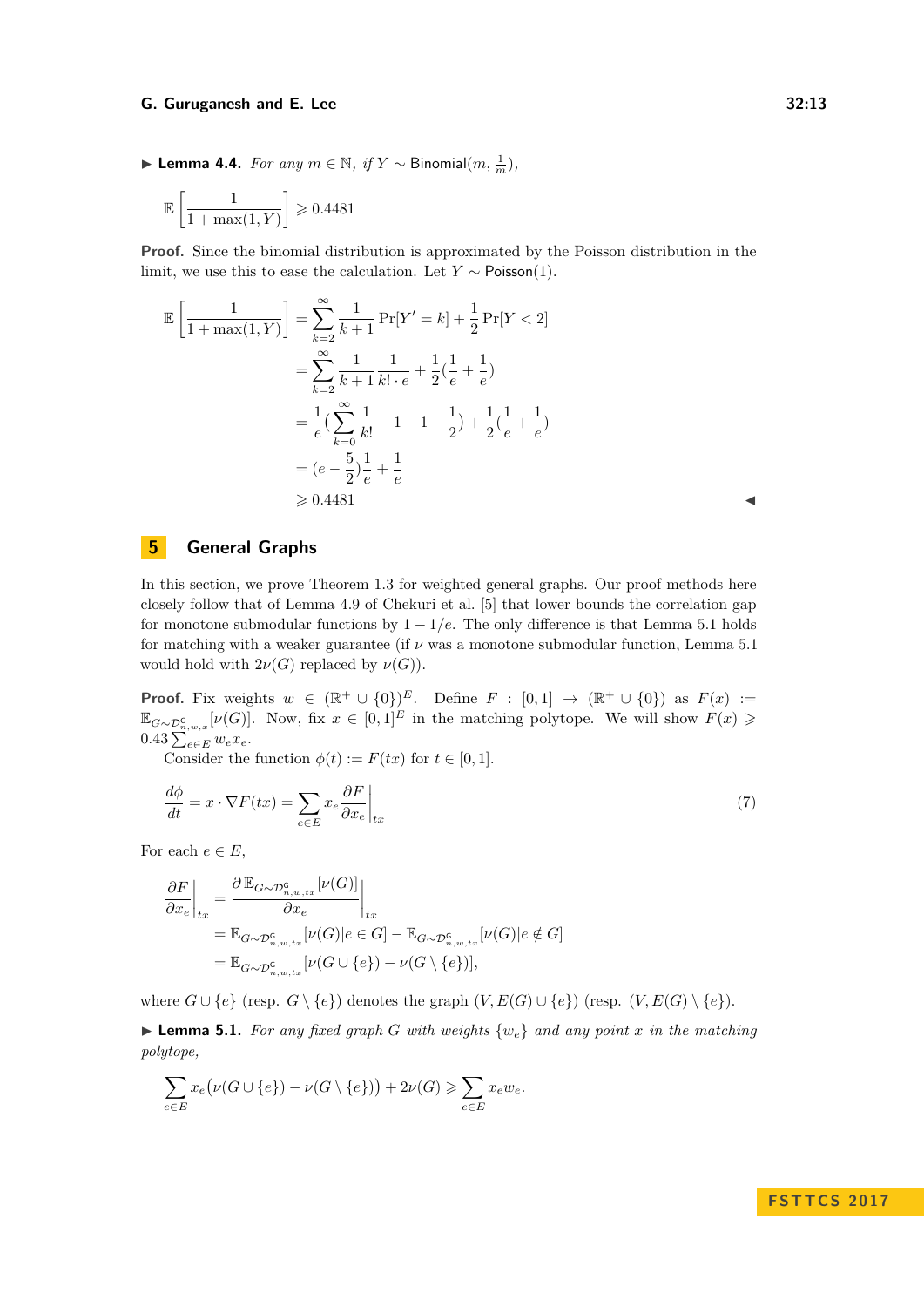### **32:14 Understanding the Correlation Gap For Matching**

**Proof.** Let  $M \subseteq E(G)$  be a maximum weight matching of *G*. Note that

<span id="page-13-2"></span>
$$
\sum_{e \in E} x_e (\nu(G \cup \{e\}) - \nu(G \setminus \{e\})) + 2\nu(G)
$$
\n
$$
\geqslant \sum_{e \in E} x_e (\nu(G \cup \{e\}) - \nu(G)) + 2 \sum_{f \in M} w_f
$$
\n
$$
\geqslant \sum_{e \in E} x_e (\nu(G \cup \{e\}) - \nu(G)) + \sum_{f \in M} \sum_{e \in E: e \sim f} x_e w_f
$$
\n(8)

where *f* ∼ *e* indicates that two edges *f* and *e* share an endpoint. To prove the lemma, it suffices to show that for each  $e \in E$ , the coefficient of of  $x_e$  in [\(8\)](#page-13-2) is at least  $w_e$ . We consider the following cases.

- $\blacksquare$  If  $M \cup \{e\}$  is a matching,  $\nu(G \cup \{e\}) \geq \nu(G) + w_e$  and  $\nu(G \setminus \{e\}) \leq \nu(G)$ , so  $\nu(G \cup \{e\}) \nu(G \setminus \{e\}) \geqslant w_e.$
- If *e* intersects exactly one edge  $f \in M$ , the coefficient of  $x_e$  is  $\nu(G \cup \{e\}) \nu(G) + w_f$ . If  $w_f \geqslant w_e$ , it is at least  $w_e$ . If  $w_f < w_e$ ,  $M \cup \{e\} \setminus \{f\}$  is a matching of weight  $\nu(G) + w_e - w_f$ . It implies that  $e \notin E(G)$  and  $\nu(G \cup \{e\}) - \nu(G) \geqslant w_e - w_f$ , so  $\nu(G \cup \{e\}) - \nu(G) + w_f \geqslant w_e$ .
- If *e* intersects two edges  $f, g \in M$ , the coefficient of  $x_e$  is  $\nu(G \cup \{e\}) \nu(G) + w_f + w_g$ . If  $w_f + w_g \geq w_e$ , it is at least  $w_e$ . If  $w_f + w_g < w_e$ ,  $M \cup \{e\} \setminus \{f, g\}$  is a matching of weight  $\nu(G) + w_e - w_f - w_g$ . It implies that  $e \notin E(G)$  and  $\nu(G \cup \{e\}) - \nu(G) \geq w_e - w_f - w_g$ , so  $\nu(G \cup \{e\}) - \nu(G) + w_f + w_g \geqslant w_e$ .

Combining [\(7\)](#page-12-2) and Lemma [5.1,](#page-12-1)

$$
\frac{d\phi}{dt} = \sum_{e \in E} x_e \frac{\partial F}{\partial x_e} \Big|_{tx}
$$
  
= 
$$
\sum_{e \in E} \mathbb{E}_{G \sim \mathcal{D}_{n,w,tx}^{\mathsf{G}}} [\nu(G \cup e) - \nu(G \setminus e)]
$$
  

$$
\geqslant \sum_{e \in E} x_e w_e - 2 \mathbb{E}_{G \sim \mathcal{D}_{n,w,tx}^{\mathsf{G}}} [\nu(G)]
$$
  
= 
$$
\sum_{e \in E} x_e w_e - 2\phi(t).
$$

which implies that,

$$
\frac{d}{dt}(e^{2t}\phi(t)) = 2e^{2t}\phi(t) + e^{2t}\frac{d\phi}{dt} \ge e^{2t}\sum_{e \in E} x_e w_e.
$$

Since  $\phi(0) = 0$ ,

$$
e^2\phi(1) \ge \sum_{e \in E} x_e w_e \int_0^1 e^{2t} dt = \frac{e^2 - 1}{2} \sum_{e \in E} x_e w_e,
$$

which proves the theorem.

#### **References**

- <span id="page-13-0"></span>**1** Shipra Agrawal, Yichuan Ding, Amin Saberi, and Yinyu Ye. Price of correlations in stochastic optimization. *Operations Research*, 60(1):150–162, 2012.
- <span id="page-13-1"></span>**2** Jonathan Aronson, Alan Frieze, and Boris G Pittel. Maximum matchings in sparse random graphs: Karp-sipser revisited. *Random Structures and Algorithms*, 12(2):111–177, 1998.